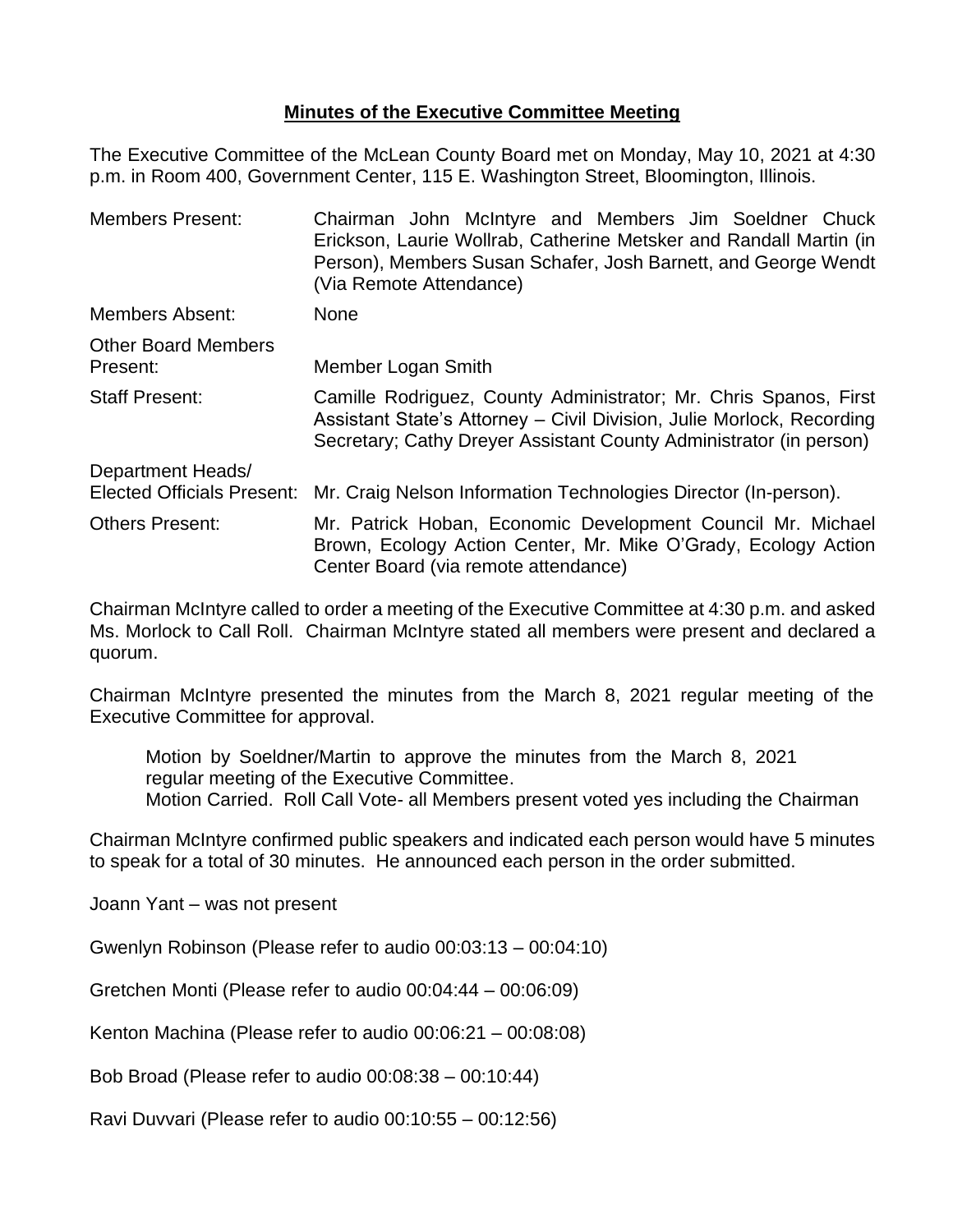Executive Committee Minutes May 10, 2021 Page **2** of **7**

Sarah Breeden (Please refer to audio 00:13:05 – 00:14:56)

Karla Bailey-Smith (Please refer to audio 00:15:12 – 00:17:54)

Chairman McIntyre presented the appointments and reappointments for approval.

Motion by Metsker/Martin to recommend approval of the appointments and reappointments.

Motion Carried. Roll call vote. All members present voted yes including the chairman.

Chairman McIntyre presented for action a Resolution of the McLean County Board to Amend the Rules of the McLean County Board as Contained within Chapter 20 of the McLean County Code as recommended by Rules Sub-committee on April 28, 2021

Motion by Soeldner/Wendt to recommend approval of a Resolution of the McLean County Board to Amend the Rules of the McLean County Board as Contained within Chapter 20 of the McLean County Code as recommended by Rules Subcommittee on April 28, 2021

Motion Carried. Roll call vote – all members present voted yes including the Chairman.

Chairman asked if there was objection to combine the next two items on the agenda. There was no objection. Chairman McIntyre presented for action a request to approve a Resolution of the McLean County Board to Amend the Rules of the McLean County Board as Contained within Chapter 20 of the McLean County Code as recommended by Rules Sub-committee on May 6, 2021 and Resolution of the McLean County Board Setting the Number of County Board Districts and the Number of County Board Representatives to be elected from each District. Ms. Wollrab read a statement into the record (00:21:05 – 00:23:51). Chairman McIntyre stated he would reserve his comment for the special meeting of the Board. Ms. Schafer asked Mr. Barnett why he felt the five-district plan would put the Nursing Home, Behavioral Health Initiatives and the History Museum at risk. Mr. Barnett indicated he did not feel the five-district plan was in the best interest of County residents and had not been well thought out.

Motion by Wendt/Metsker to recommend approval of a Resolution of the McLean County Board to Amend the Rules of the McLean County Board as Contained within Chapter 20 of the McLean County Code as recommended by Rules Subcommittee on May 6, 2021 and Resolution of the McLean County Board Setting the Number of County Board Districts and the Number of County Board Representatives to be elected from each District.

Motion Carried. Roll call vote –members Wendt, Erickson, Soeldner, Schafer and Metsker voted yes. Members Barnett, Martin, and Wollrab voted no. Chairman did not vote.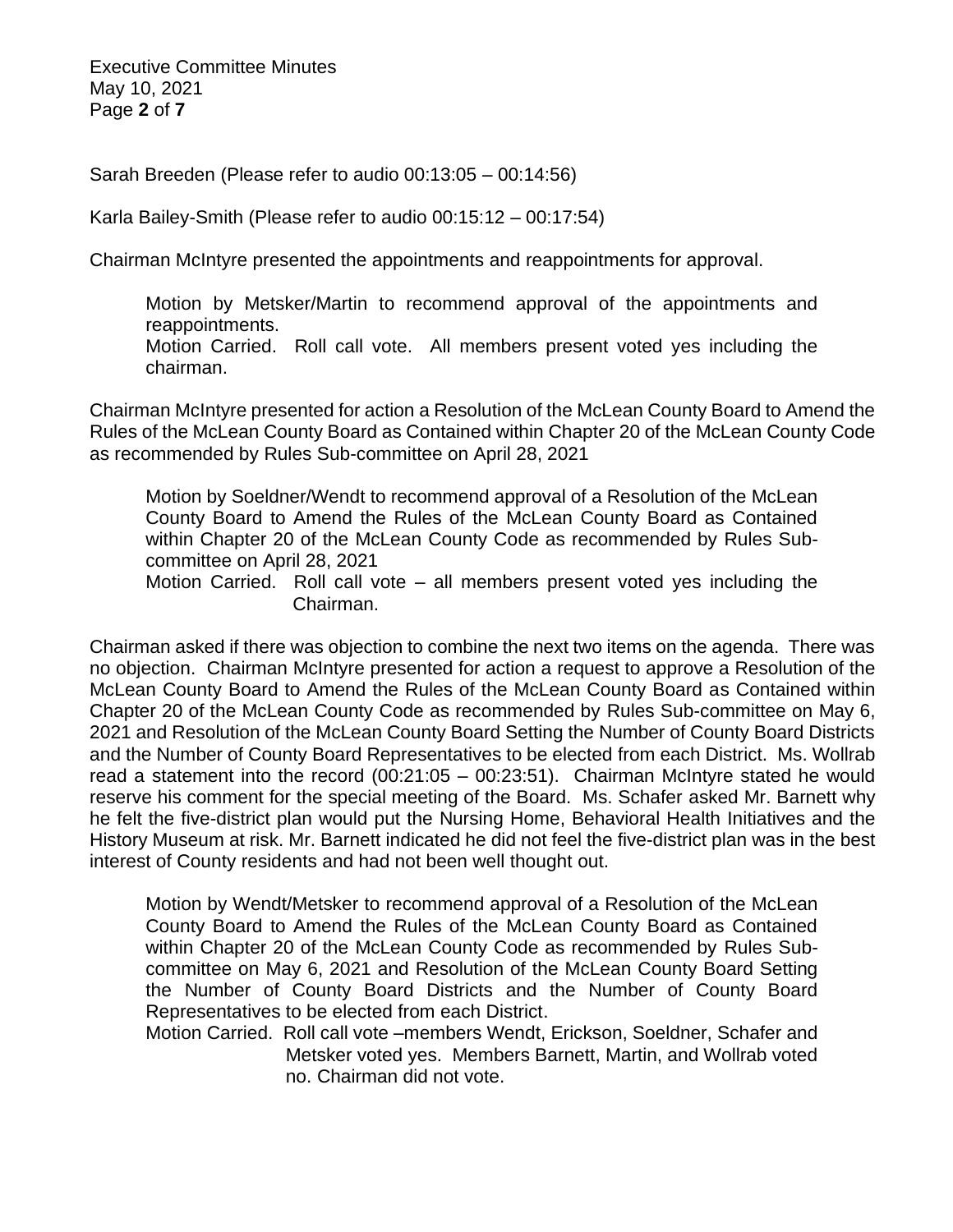Executive Committee Minutes May 10, 2021 Page **3** of **7**

Ms. Catherine Metsker, Chairman of the Finance Committee presented for action a request to approve the Resolution Establishing the Budget Policy for Fiscal Year 2022. Ms. Metsker stated staff was working to set a special meeting to discuss and provided amendments in June. Ms. Wollrab stated she felt there were several issues with the document.

Motion by Metsker/Soeldner to recommend approval of a request to approve the Resolution Establishing the Budget Policy for Fiscal Year 2022. Motion Carried. Roll call vote – all members voted yes including the Chairman.

Ms. Catherine Metsker, Chairman of the Finance Committee presented for action a request to approve Schedule A – Calendar for Preparation of the Fiscal Year 2022 Budget, Five Year Capital Improvement Budget, and Recommend Three Year Budget

Motion by Metsker/Schafer to recommend approval of a request to approve Schedule A – Calendar for Preparation of the Fiscal Year 2022 Budget, Five Year Capital Improvement Budget, and Recommend Three Year Budget Motion Carried. Roll call vote – all members voted yes including the Chairman.

Ms. Metsker indicated they had no further items for action for the Executive Committee but would have items for the Board. Chairman McIntyre asked if there were any questions; hearing none, he thanked her.

Ms. Susan Schafer, Chairman of the Health Committee indicated they had no items for action today or for the Board. Chairman McIntyre asked if there were any questions, hearing none, he thanked her.

Mr. Chuck Erickson, Chairman of the Justice Committee presented for action a request to approve an Intergovernmental Agreement with Ford County and McLean County Court Services

Motion by Erickson/Martin to recommend approval of an Intergovernmental Agreement with Ford County and McLean County Court Services Motion Carried. Roll Call Vote - all Members present voted yes including the Chairman

Mr. Erickson indicated the Justice Committee had no further items for action today but would have additional items for the Board. Chairman McIntyre asked if there were any questions, hearing none, he thanked him.

Mr. George Wendt, Chairman of the Land Use and Development Committee indicated they had no items for action today but would have an item for the Board. Chairman McIntyre asked if the Committee had any questions, hearing none, he thanked him.

Mr. Josh Barnett, Chairman of the Property Committee indicated he had no action items for the Committee today but would have an item for the Board. Chairman McIntyre asked if there were any questions; hearing none, he thanked him.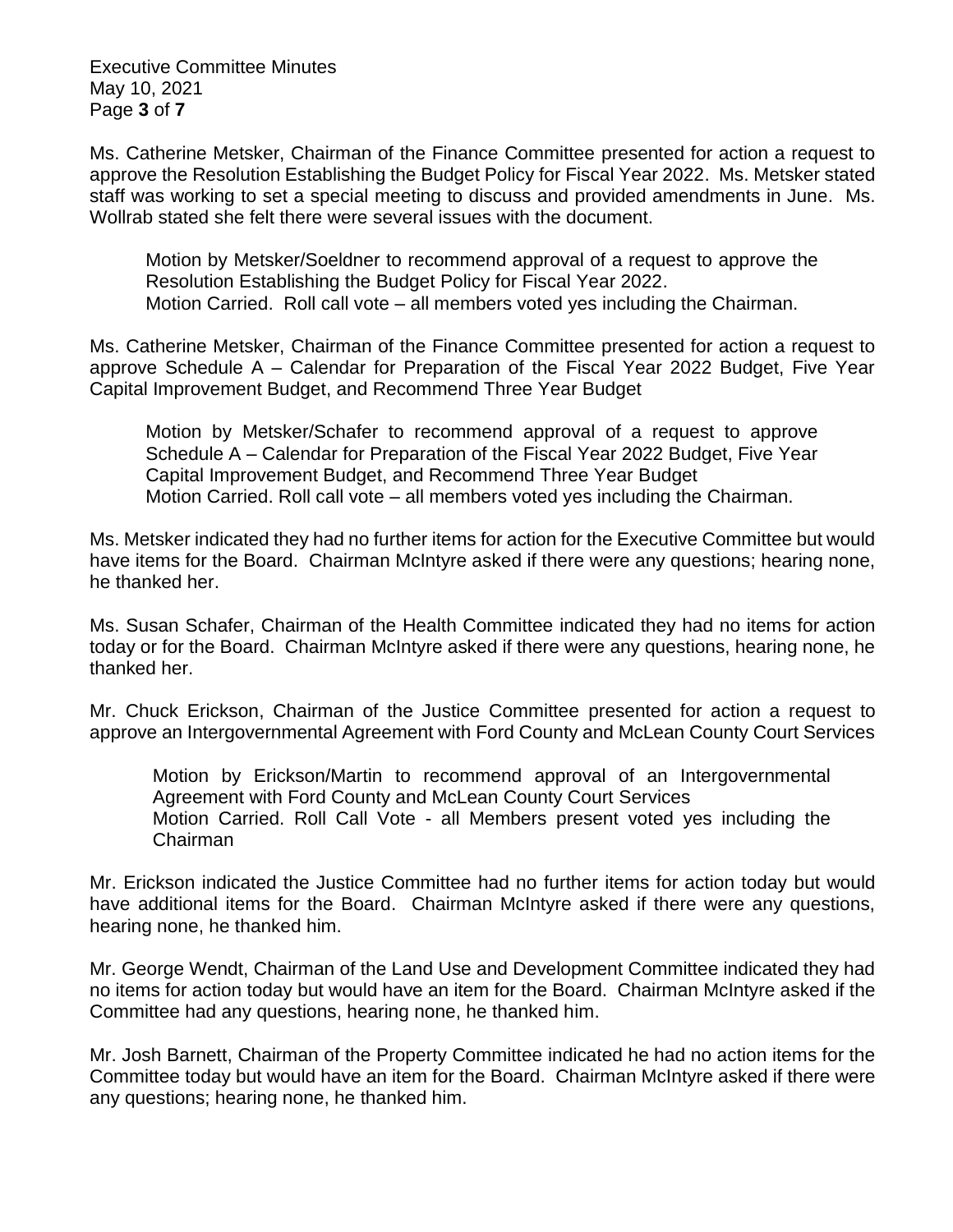Executive Committee Minutes May 10, 2021 Page **4** of **7**

Mr. Jim Soeldner Chairman of the Transportation Committee indicated they had no items for action today but would have items for the Board. Mr. Soeldner indicated the Scott Bundy memorial signs had been posted. Chairman McIntyre asked if there were any questions; hearing none, he thanked him.

Ms. Camille Rodriguez, County Administrator presented for action a request to approve a Resolution of the McLean County Board Continuing the Declaration of a Disaster Pursuant to Section 11 of the Illinois Emergency Management Agency Act

Motion by Schafer/Wollrab to recommend approval of a Resolution of the McLean County Board Continuing the Declaration of a Disaster Pursuant to Section 11 of the Illinois Emergency Management Agency Act. Motion Carried. Roll call vote – all members voted yes including the Chairman.

Ms. Camille Rodriguez presented for action an Amended Resolution Establishing County Board Meeting Dates for Calendar Year 2021. She indicated that the current calendar had the November Board meeting occurring on a County holiday.

Motion by Martin/Soeldner to recommend approval of an Amended Resolution Establishing County Board Meeting Dates for Calendar Year 2021 Motion Carried. Roll call vote – all members voted yes including the Chairman.

Ms. Camille Rodriguez presented for action an Intergovernmental Agreement with the City of Bloomington and the Town of Normal for Drop-Box Recycling. (Without the Support of the Land Use and Development Committee) Ms. Rodriguez provided history on this action item. She indicated Mr. Brown was present to provide more information to the Committee. Mr. Brown stated they are responsible solid waste organization for McLean County and then went over the numbers and information provided in the packet.

Mr. Soeldner stated he was supporter of the EAC and recycling and asked Mr. Brown to confirm how many people interviewed to provide figures. Mr. Brown confirmed 150 people at the drop box sites at different times. Mr. Soeldner indicated he felt program was good program, but needed additional site for rural residents and did not feel the County should pay a third of the cost as he did not feel that amount represented the number of County residents who utilized the program. Mr. O'Grady provided perspective as a resident who utilized program and did not live in Bloomington Normal. Ms. Metsker asked if they were able to determine volume brought to drop off locations including restaurants. Mr. Brown stated there was not a good way to do that. Mr. Erickson asked why the Land Use Committee as did not pass item. Mr. Wendt indicated there were questions as to actual use by rural residents and some members felt paying 15% would be more in line with usage. Mr. Erickson asked for input from other rural members of the Board. Mr. Martin stated Danvers had pick-up, but he personally took recycling to into a Normal site. Ms. Metsker stated in her area there was rural pick up of trash and recycling. She agreed program is needed to keep things out of the land fill but agreed she felt 15% was more in line with usage.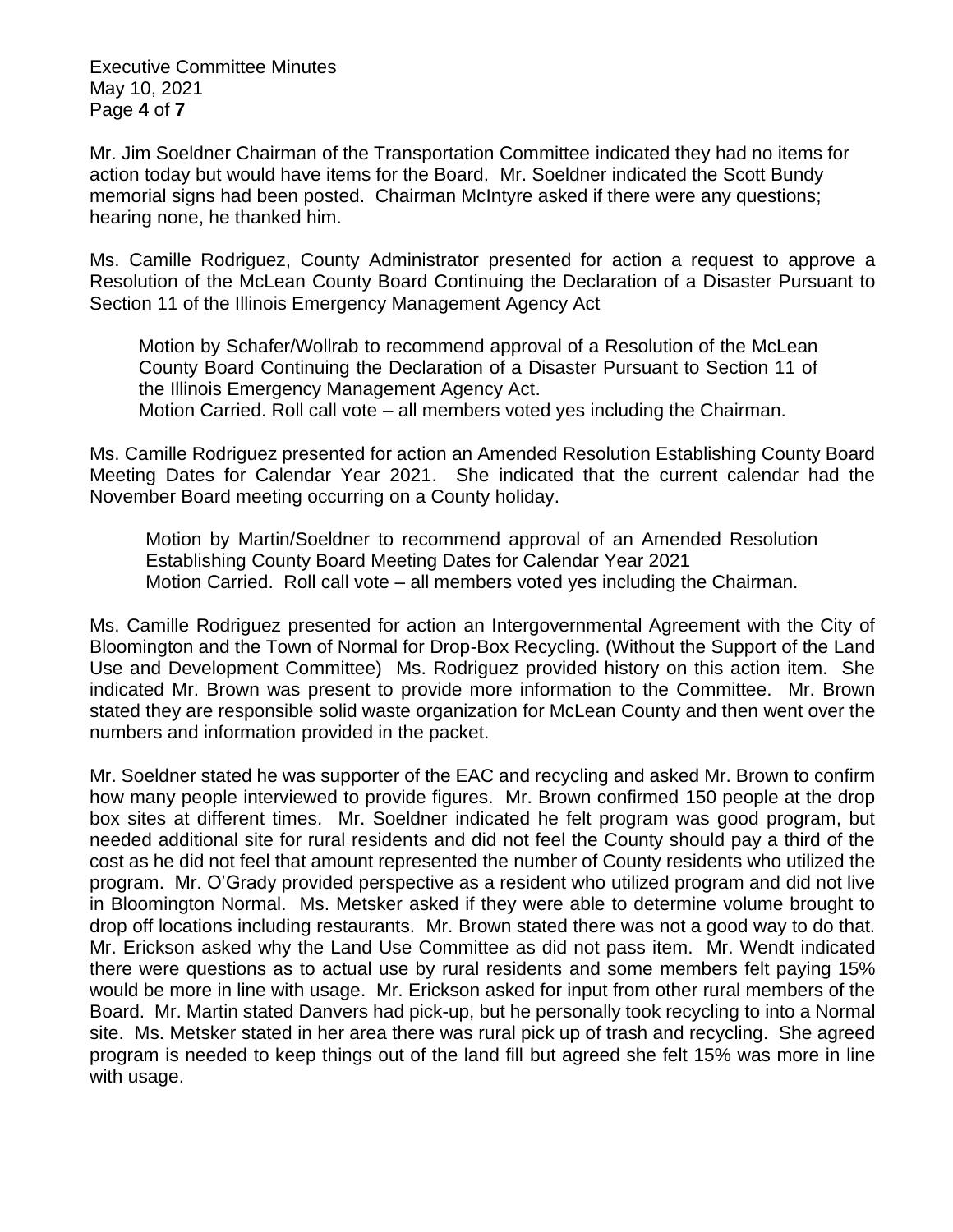Executive Committee Minutes May 10, 2021 Page **5** of **7**

Mr. McIntyre stated the Town of Normal has paid this bill for 13 to 14 years. He further stated we have a lot of intergovernmental agreements with the Town of Normal and City of Bloomington and this was about working together. He said he would support but would like another location in the south. Ms. Schafer thanked Mr. O'Grady for information about commercial and restaurant recycling. She asked about no glass recycling in some areas. Mr. Brown stated that is determined by recycling company. Mr. O'Grady stated some communities work to have specific items listed in their recycling contract.

Ms. Metsker asked if we can absorb cost into the budget. Ms. Rodriguez stated it was not figured in the current budget, so funding would come from the general fund. Motion to amend by Metsker/Wendt to change to 15% instead of 33%. Mr. McIntyre reminded them if they passed the amendment it would have to go back to the Town and City for approval. Ms. Metsker asked if they should accept and then renegotiate for next time. Chairman McIntyre stated he felt it would be best to pass and renegotiate for the next contract. Ms. Metsker stated she wanted to keep motion on the floor.

Mr. Barnett asked if City and Town were prepared to pick up extra cost if County only paid 15%. Mr. Mr. O'Grady stated both City and Town indicated they will not supplement so the program would stop. Mr. Barnett stated Town and City have given millions for mental health and now asking for \$55,000. Mr. McIntyre agreed. Mr. Erickson asked if item would go to full Board if it failed today. Mr. McIntyre confirmed it would go to full Board. Mr. Wendt stated he felt there should have been discussion with all parties before agreement was sent to the County. Mr. Soeldner stated if City and Town were not going to pick up costs he would support as he did not want the program stopped.

Motion by Metsker/Wendt to change amount the County pays from 33% to 15%. Motion failed. Roll call vote. Members Barnett, Martin, Erickson, Soeldner, Schafer, Wollrab and Chairman McIntyre voted no and Members Wendt and Metsker voted yes.

Motion by Martin/Wollrab to recommend approval of an Intergovernmental Agreement with the City of Bloomington and the Town of Normal for Drop-Box Recycling. (Without the Support of the Land Use and Development Committee). Motion Carried. Roll call vote – Members Barnett, Martin, Erickson, Soeldner, Schafer, Wollrab, Metsker and Chairman McIntyre voted yes. Member Wendt voted no.

Ms. Rodriguez presented for action Request approval of an Abatement Ordinance abating taxes on property purchased by Rivian Automotive. Mr. McIntyre stated Rivian has far exceeded requirements of agreement. Ms. Rodriguez noted Mr. Hoban in attendance if there were questions. Ms. Metsker stated she appreciated work done prior to this agreement with Rivian and had no objection to continued abatement. She asked if acreage just purchased by Rivian would be included in the abatement. Mr. Hoban confirmed it would not be included. Ms. Metsker stated land taxes are received by Township and wanted to make sure funds would still go to Township.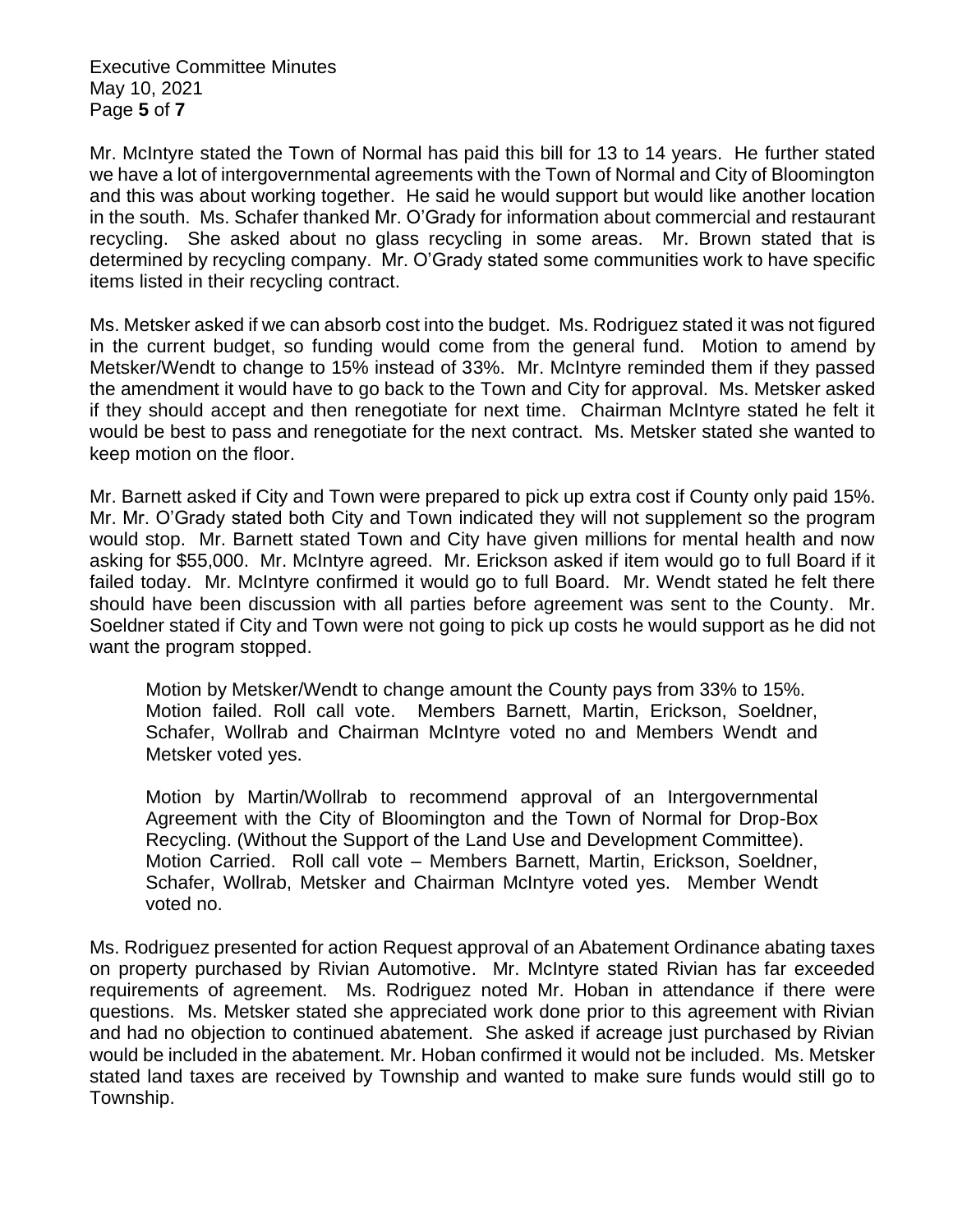Executive Committee Minutes May 10, 2021 Page **6** of **7**

> Motion Barnett/Wollrab to recommend approval of an Abatement Ordinance abating taxes on property purchased by Rivian Automotive. Motion Carried. Roll call vote – all members present voted yes including the Chairman.

Ms. Rodriguez Request approval of an Abatement Ordinance abating taxes on property purchased by Brandt Industries and indicated they had met requirements.

Motion by Barnett/Soeldner to recommend approval of an Abatement Ordinance abating taxes on property purchased by Brandt Industries. Motion carried. Roll call vote – all members present voted yes including the Chairman.

Chairman McIntyre asked if there was other business to come before the Committee. Mr. McIntyre asked members to keep items presented under other business to county business.

Chairman McIntyre presented for approval a transfer of \$555.00 and bills in the amount of \$303,891.04 for the General Fund, Shared Sales Tax and Veterans Assistance Commission and bills in the amount of \$5,068.80 for Regional Planning.

|                           |                                 | <b>MCLEAN COUNTY BOARD COMMITTEE REPORT</b><br>AS OF 4/28/2021<br><b>EXPENDITURE SUMMARY BY FUND</b> | PAGE 1 OF 6       |
|---------------------------|---------------------------------|------------------------------------------------------------------------------------------------------|-------------------|
|                           | <b>Executive Committee</b>      |                                                                                                      |                   |
| <b>FUND</b>               | <b>FUND TITLE</b>               | PENDING TOTAL<br><b>PREPAID TOTAL</b>                                                                | <b>FUND TOTAL</b> |
| 0001                      | <b>GENERAL FUND</b>             | \$253,200.88                                                                                         | \$253,200.88      |
| 0007                      | Shared Sales Tax/Municipalities | \$48,841.26                                                                                          | \$48,841.26       |
| 0136                      | VETERANS ASSISTANCE COMM.       | \$1,848.90                                                                                           | \$1,848.90        |
|                           | Totus Mint                      | \$303,891.04                                                                                         | \$303,891,04      |
| <b>COMMITTEE CHAIRMAN</b> |                                 |                                                                                                      |                   |
|                           |                                 | MCLEAN COUNTY BOARD COMMITTEE REPORT<br>AS OF 4/28/2021                                              | PAGE 1 OF 3       |
| Regional Planning         |                                 | <b>EXPENDITURE SUMMARY BY FUND</b>                                                                   |                   |
| <b>FUND</b>               | <b>FUND TITLE</b>               | <b>DENDRIA TATLL</b><br><b><i><u>Programment Associates</u></i></b>                                  |                   |

0010

PENDING TOTAL PREPAID TOTAL **FUND TOTAL** \$5.068.80 \$5,068,80 \$5,068.80 \$5,068.80

Total Mint COMMITTEE CHAIRMAN

Regional Planning

Motion by Metsker/Martin to approve payment the General Fund, Shared Sales Tax Veterans Assistance Commission and Regional Planning Invoices.